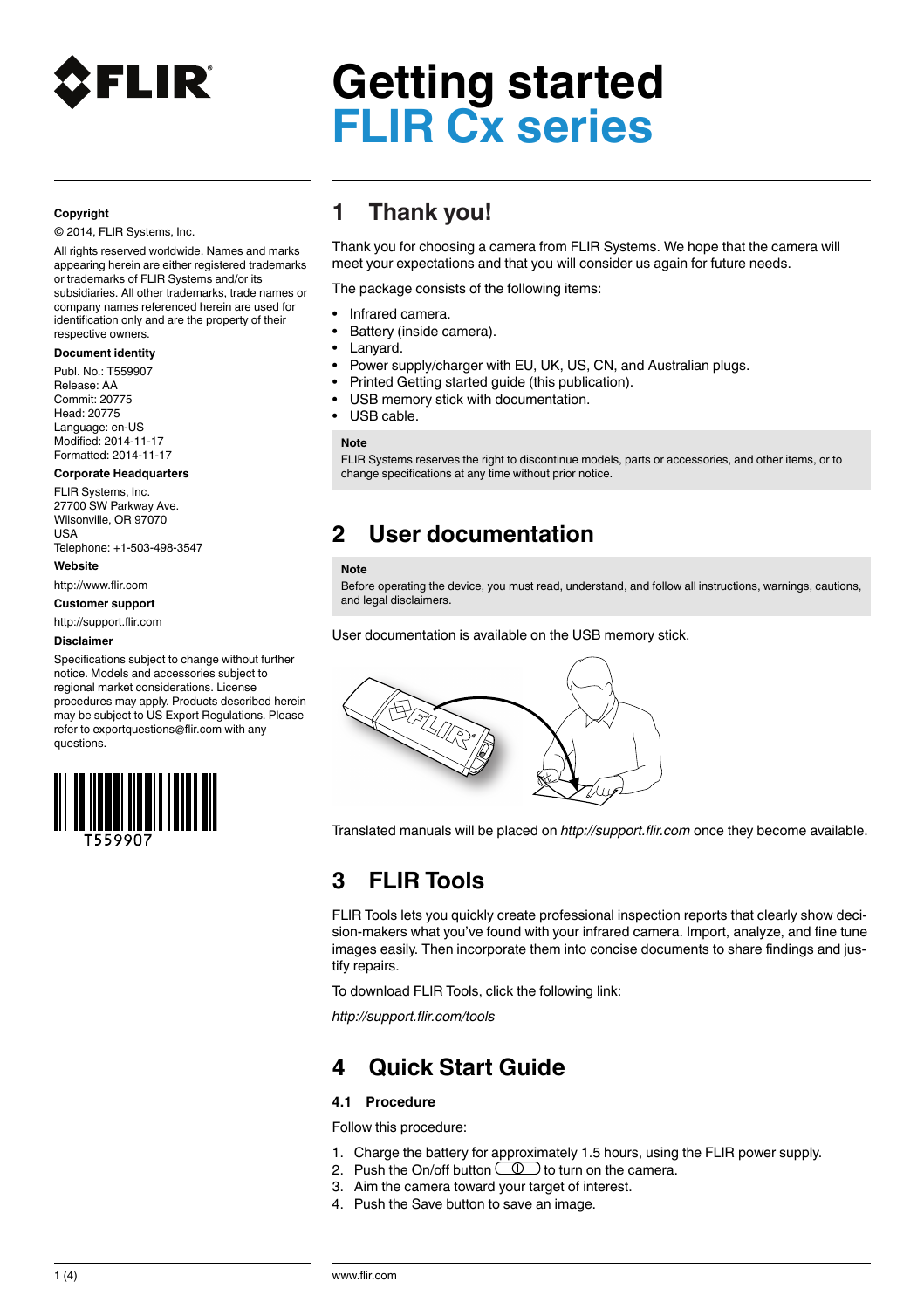

© 2014, FLIR Systems, Inc. #T559907; r. AA/20775/20775; en-US (Optional steps)

- 5. Install FLIR Tools on your computer.
- 6. Start FLIR Tools.
- 7. Connect the camera to your computer, using the USB cable.
- 8. Import the images into FLIR Tools.
- 9. Create a PDF report in FLIR Tools.

## **5 Description**

**5.1 View from the front**



- 1. Camera lamp.
- 2. Digital camera lens.
- 3. Infrared lens.
- 4. Attachment point.
- **5.2 View from the rear**



- 1. On/off button.
- 2. Save button.
- 3. Camera screen.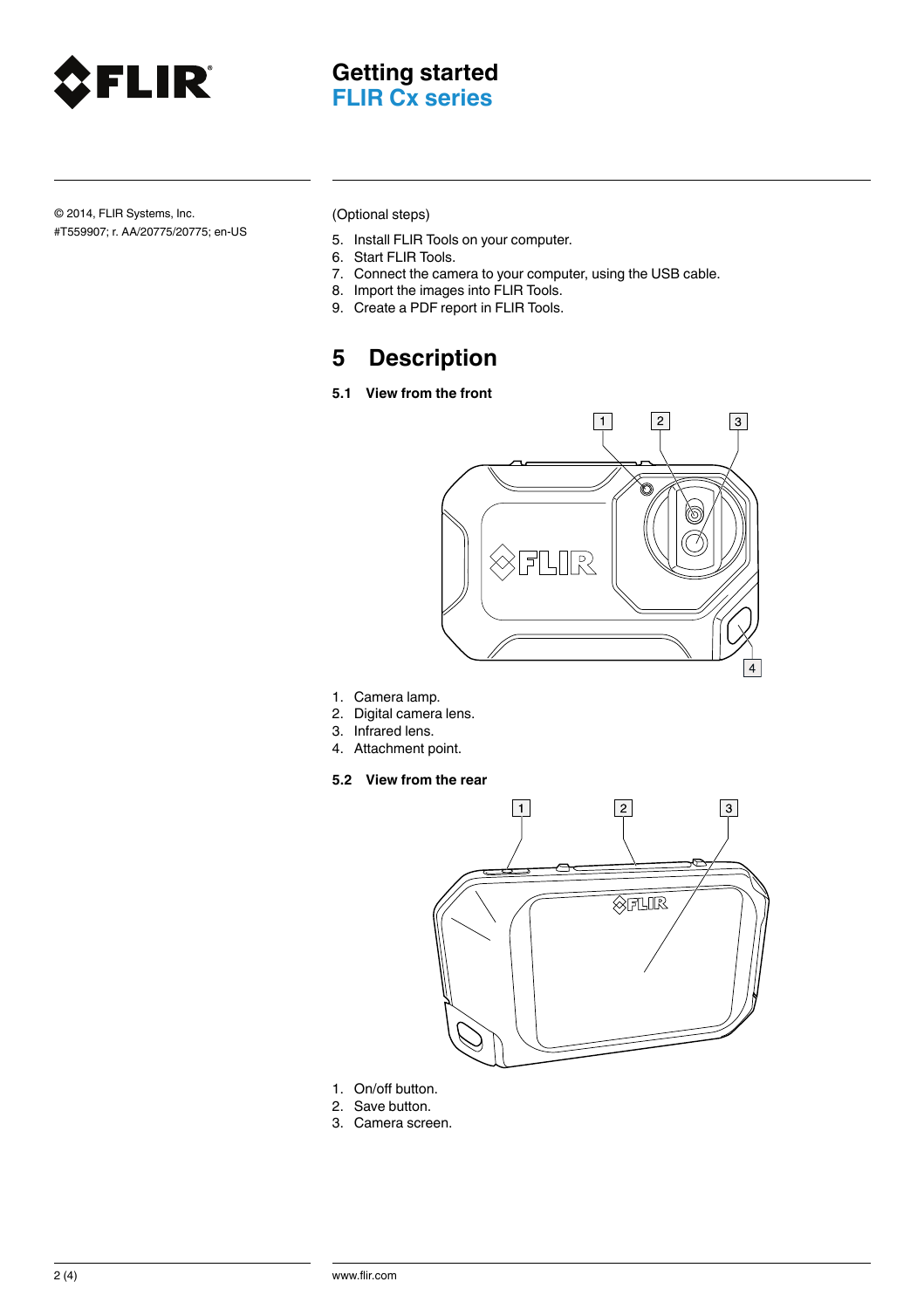

© 2014, FLIR Systems, Inc. #T559907; r. AA/20775/20775; en-US **5.3 Connector**



The purpose of this USB Micro-B connector is the following:

- Charging the battery using the FLIR power supply.
- Moving images from the camera to a computer for further analysis in FLIR Tools.

### **Note**

Install FLIR Tools on your computer before you move the images.

### **5.4 Screen elements**



- 1. Main menu toolbar.
- 2. Submenu toolbar.
- 3. Result table.
- 4. Status icons.
- 5. Temperature scale.
- 6. Spotmeter.

### **5.5 Auto-orientation**

The camera has an auto-orientation feature, which means that the camera automatically adjusts the measurement information on the display to the vertical or horizontal position of the camera.

### **Note**

The auto-orientation feature is enabled by a setting. Select *Settings* > *Device settings* > *Auto orientation* > *On*.